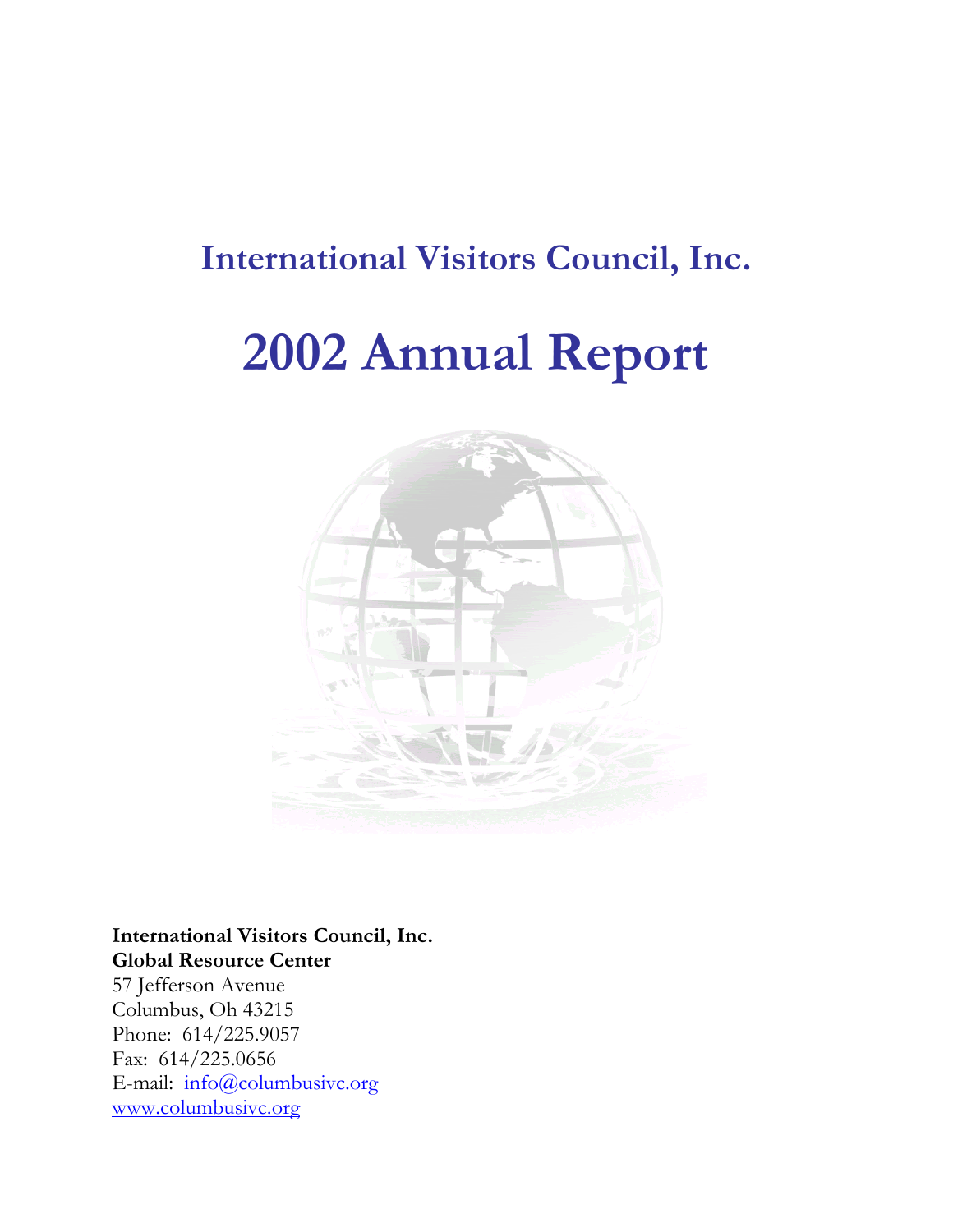## **International Visitors Council, Inc. 2002 Annual Report**

### **Table of Contents**

| 2001-2002 Global Education & Exchange Programs 5 |  |
|--------------------------------------------------|--|
|                                                  |  |
|                                                  |  |
|                                                  |  |

IVC's 2002 Annual Report is sponsored by:

## **Columbus State Community College**  and the **US Department of State**

Established in 1965, IVC is a 501(c)3 non-profit international educational exchange organization. This report is funded, in part, by the United States Department of State, Bureau of Educational and Cultural Affairs under the authority of the Fulbright-Hays Act of 1961, as amended.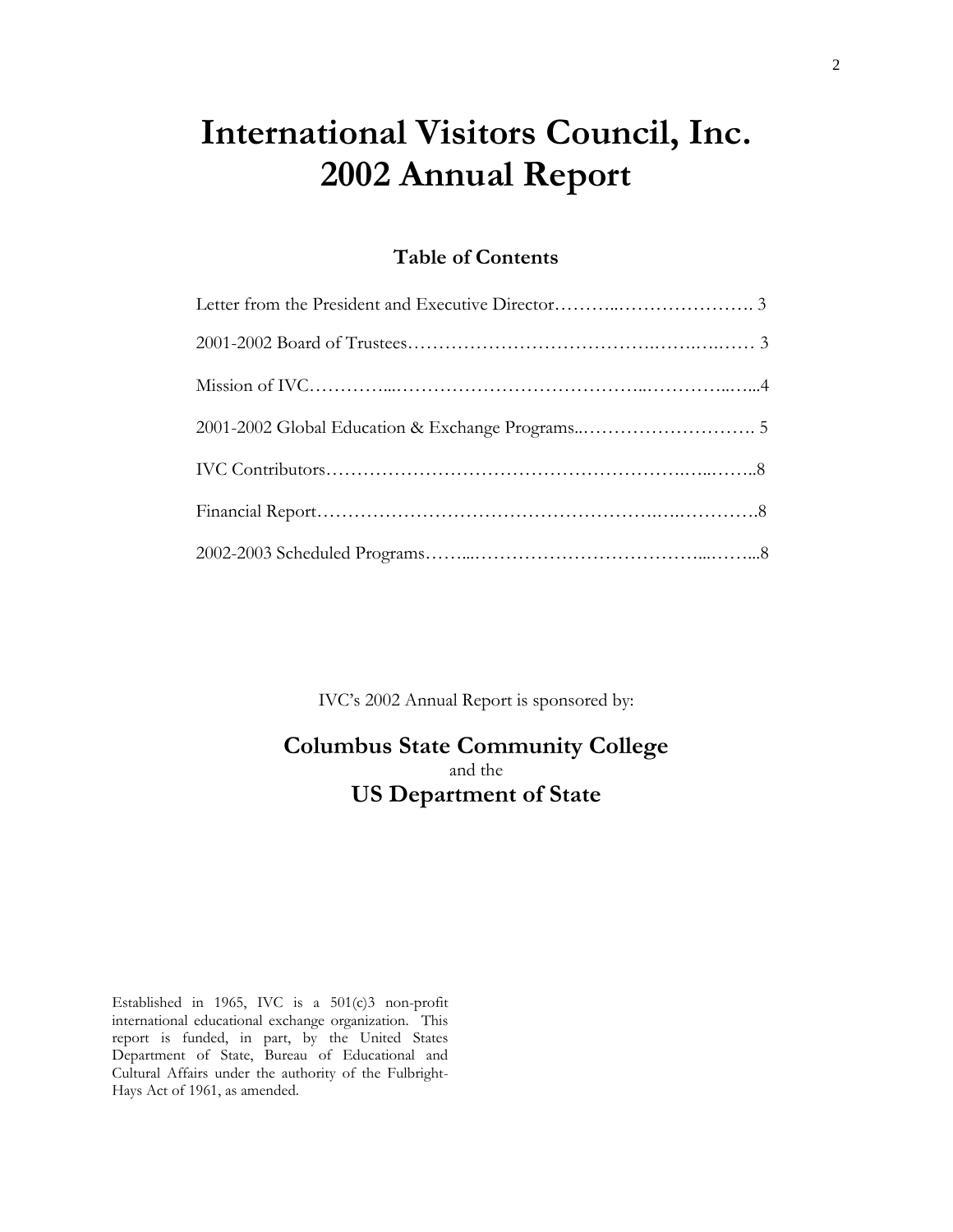#### October 24, 2002

#### Dear Friend of IVC:

As we reflect on this past year, we remember the tragedy and challenges we faced as a nation in the wake of 9/11. IVC responded to this tragedy by hosting a U.S. Department of State Town Meeting on U.S. Foreign Policy Toward Asia with Mr. Phil Reeker, Deputy Spokesman for the Department as keynote speaker. Mr. Reeker outlined the Administration's response and plans to fight the "War on Terrorism". One aspect of this war on terror that IVC has been assisting with over this past year and over the 37 years of its history is promoting cultural understanding through Citizen Diplomacy and the exchange of ideas and knowledge.

IVC hosted 153 visitors from 50 countries, including a delegation representing Bahrain, Kuwait, Saudi Arabia, Syria, Tunisia, & West Bank. This was a unique program bringing editorial cartoonists as agents of social and political change to Columbus to visit with their counterparts at The Columbus Dispatch and the OSU-Cartooning Library. By welcoming these visitors into our boardrooms, classrooms, homes and hearts our citizen diplomats are helping to reduce hatred and build bridges of understanding between our peoples.

IVC also had an opportunity to take a delegation to Ukraine as part of our Community Connections Program, which brings entrepreneurs and professionals to the US for training in Western Business Practices. The mission was designed to conduct training in Nonprofit Management and Leadership, as well as evaluate the impact of the program among the entrepreneurs. Two of the most interesting outcomes the delegation documented was the fact that a web development business in Columbus is partnering with a business in Ukraine and a windows manufacturer learned of the value of customer service, which helped result in a three-fold increase in his business.

This year has been one of renewal for IVC. IVC moved its offices and established a new "Global Resource Center". Located in the heart of the Jefferson Center for Learning and the Arts, the Center serves as an international information clearinghouse for the citizens of Central Ohio and international visitors to the region. Below you will notice a photo of the IVC GRC ribbon cutting ceremony. Pictured, from left to right, are: August Pust, Director, Governor's Office of Multicultural Affairs; Vasil Babamov, President, IVC Board of Trustees; Kevin Webb, Executive Director, IVC; and Richard Sensenbrenner, Member, Columbus City Council. IVC hopes to continue to expand and develop the Center as we move forward to an exciting new year in partnership with the City of Columbus and State of Ohio.

We hope you enjoy this report and help us thank the hundreds of companies, schools, government offices and individuals who welcomed our visiting, emerging world leaders into their lives this past year. We invite you to join us as a Citizen Diplomat as IVC continues to strengthen democratic ideals, encourage economic development and promote cultural understanding over this next year and beyond.

Sincerely yours,

James G. May **Kevin R. Webb** 

James G. May Kevin R. Webb President Executive Director



#### **2001-2002 IVC Board of Trustees**

#### **Officers**

**Jim May**, *President* DLZ Corporation

**Robert Queen**, *Vice President* Columbus State Community College

> **Margaret Gilmore**, *Secretary* Deloitte & Touche LLP

> **Barbara Kimmel**, *Treasurer* Big Brothers and Big Sisters

**Vasil Babamov**, PhD, *Former President* CAS

#### **Trustees**

**Michael Brumfield\***  Second Languages II

**Richard Curtis**  Highway Patrol Pension Service

> **Phyllis Duryee**  Franklin University

**Orest Holubec**  Taft-Bradley Campaign

**Bill Kiefaber\***  Paul Werth Associates

**Jerry Ladman**  The Ohio State University

> **Chris McGovern**  eMerging Marketing

**Barcy McNeal**  Ohio Dept. of Administrative Services

**Craig Mohre+**  New Albany Company Foundation

> **Ric Moore**  RHM Consulting, Co.

**Shalendra Porwal+**  Battelle Memorial Institute

**August Pust, PhD\***  US Commissioner

> **Mike Rankin**  Esquire

**F. David Resch\***  Esquire

**Annette Trembly**  Trembly Real Estate

**Lu Yarbrough III\*** Sterling Commerce

\* Term ends 10/24/2002

+ Term starts 10/24/2002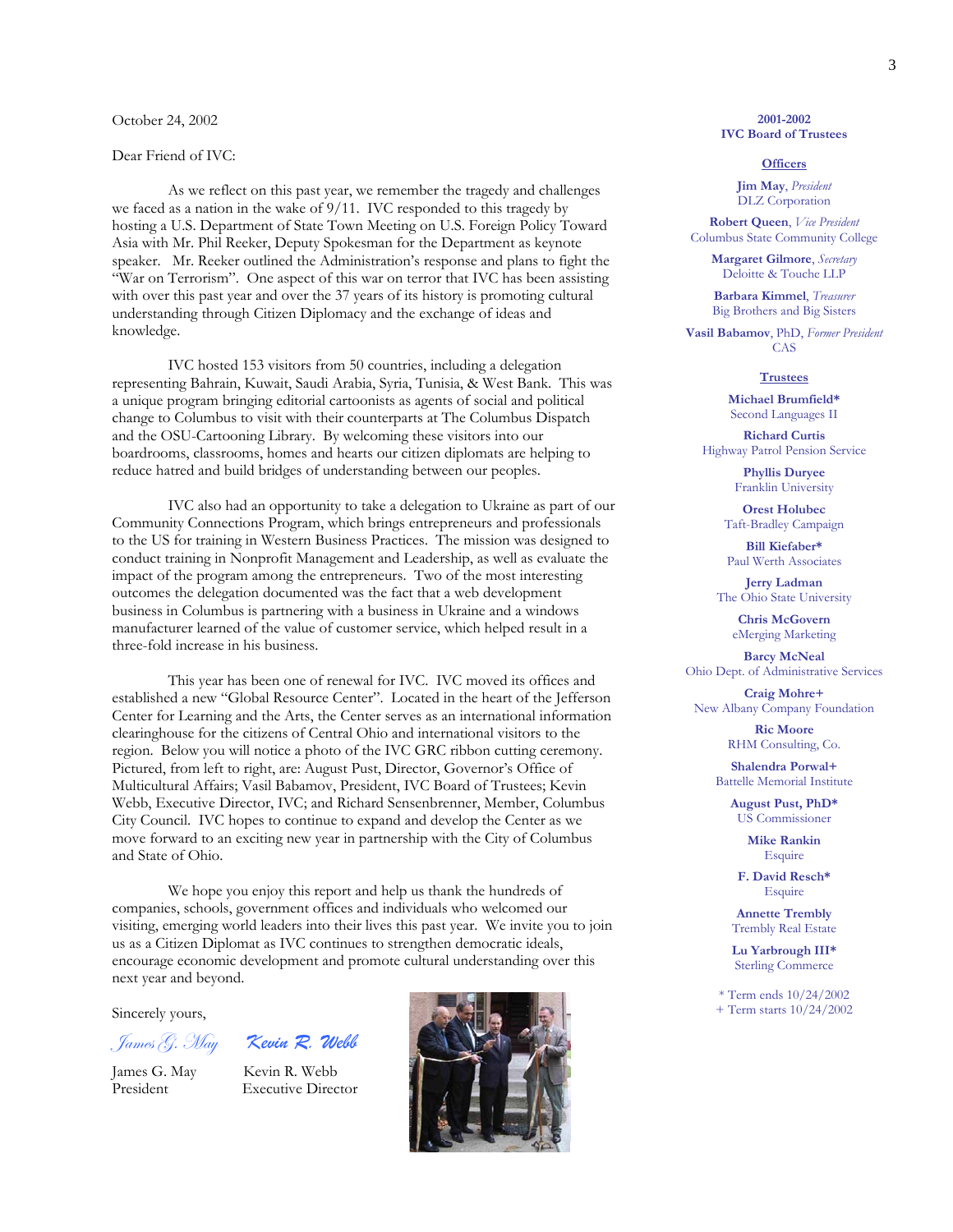## **The Mission of IVC**

*IVC's mission is to build partnerships between Central Ohioans and citizens of other countries that strengthen democratic ideals, encourage economic development, and promote cultural understanding through the exchange of ideas and knowledge.*

#### **Strengthening Democratic Ideals**

Over 200 emerging world leaders in government, business, education and the arts, from over 50 countries visit Central Ohio annually. By meeting with their professional counterparts to exchange ideas and knowledge, these US Department of State sponsored visitors get a better understanding of US democratic ideals of a civil society, free-market economy and the rule of law. Upon their return to their home country they can consider these ideas when working to strengthen their society and help create a safer world in which to trade, study and travel. IVC serves as the Central Ohio liaison to the US Department of State International Visitor and Citizen Exchange Programs, the US Library of Congress Open World Program and private exchange initiatives.





#### **Encouraging Economic Development**

IVC supports economic development efforts in the Central Ohio community by arranging logistics services including professional counterpart meetings, internships, global forums and trade development missions. This helps give our corporate Consular Corps members a "handshake advantage" in international business by gaining a contact in and learning about the culture of emerging markets. If you would like help creating customized services to meet your global business development needs, contact IVC today.

#### **Promoting Cultural Understanding**

Since 1965, IVC's Nobel Peace Prize nominated volunteer Citizen Diplomats—our home and professional hosts—have welcomed international visitors into their boardrooms, town halls, homes and hearts to help foster mutual understanding and promote future exchange, trade and peace. As an IVC Citizen Diplomat, you and your children can learn about other parts of the world and help break down the barriers that divide us. Additionally, the Visitor-to-School Program sends international visitors into local classrooms to share their knowledge and insight with schoolchildren, raising global awareness by giving American students a chance to explore the world without ever leaving the classroom.



#### **IVC Introduces New Online Directory**

Over the past year, IVC has developed a new "online resource directory" featuring **Global & Local Links** and, in partnership with Columbus State Community College, a comprehensive **Columbus International Calendar**, listing current international events. Become a part of fulfilling our mission by visiting the online resource directory at:

#### **[www.columbusivc.org](http://www.columbusivc.org/)**

to discover all that IVC and Columbus have to offer.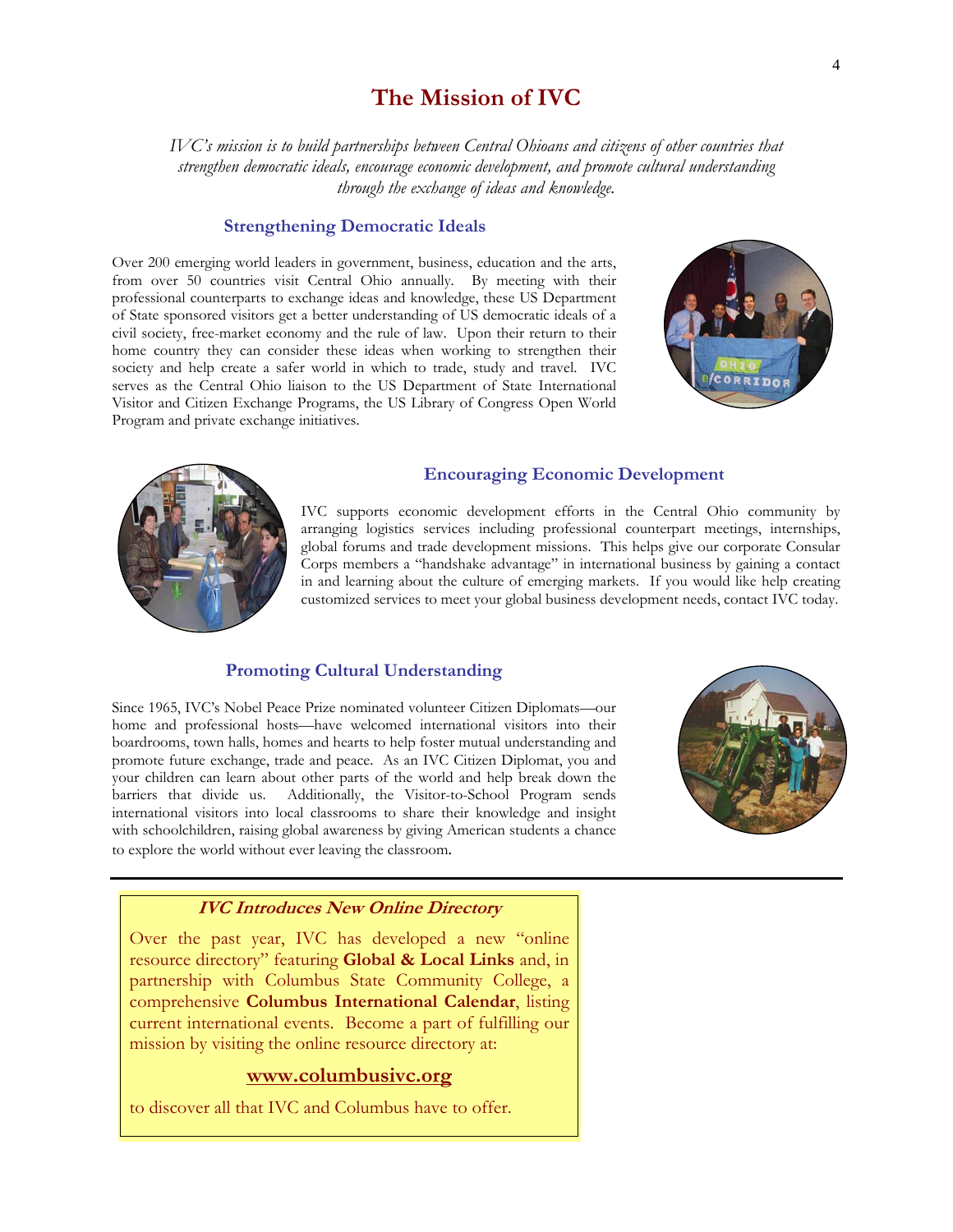## **2001-2002 Global Education & Exchange Programs**

October 9, 2001-October 13, 2001 **Constitutional Governance** Group of 8 from *Nepal*

Professional Hosts: Tenth District Court of Appeals, Senator Richard Finan, Ohio League of Women Voters, Legislative Service Commission

October 10, 2002 **U.S. Foreign Policy toward Asia** U.S. Department of State Town Meeting, OSU-Fawcett Center for Tomorrow

October 16, 2001-October 20, 2001 **Empowering Women in Politics** Group of 7 from *Ghana*

Professional Hosts: Deputy Secretary of State Beryl Anderson, Senate Session, Ohio State Univ. Law School Prof, OSU Dept. of Women's Studies, Columbus Dispatch Editorial Board, WBNS 10-TV, Session of House of Representatives



October 31, 2001-November 04, 2001 **Municipal Government** Group of 4 from *Serbia*

Professional Hosts: City of Springfield, City of Columbus, The Columbus Dispatch, & Dayton Air Force Museum

December 05, 2001-December 08, 2001 **Municipal Administration** Group of 2 Mayors from *Serbia*

Professional Hosts: RHM Consulting, City of Columbus, and City of Springfield

#### December 05, 2001-December 08, 2001 **Newspaper Management** Group of 2 from *Georgia*

 Professional Hosts: The Columbus Dispatch, OSU School of Journalism, and Business First, Inc.

January 16, 2002-February 05, 2002 **NGO Leadership Development**  Group of 10 from *Russia*

Professional Hosts: FIRSTLINK, Governor's Office of Multicultural Affairs, MLK Commission, Franklin Park Conservatory, MLK Performing and Cultural Arts Complex, Douglas Elementary School, Centennial High School, Directions for Youth, ONN, WBNS 10-TV, West Central School for Handicapped Children, City Year, Buckeye Ranch, Center for New Directions, Salvation Army, Big Brothers Big Sisters, ADAMH, Columbus Recreation and Parks Dept., Office of Senator Mike DeWine, America's Promise, Cleveland's Promise, and Cleveland State University



January 20, 2002-January 23, 2002 **U.S. Trade & World Markets** Group of 5 from *Estonia, India, Kenya, Malaysia, & Nigeria*

Professional Hosts: Squire, Sanders & Dempsey, Nationwide Arena Project, Ohio Department of Development ITD, Columbus State Community College, and Rickenbacker Port Authority

#### February 03, 2002- February 06, 2002 **E Commerce**

Group of 3 from *Bulgaria, Lesotho, & Pakistan*

Professional Hosts: Ohio Department of Development-E Corridor, Ecom-Ohio, Bank One E Banking, Columbus Technology Leadership Council, Business Technology Center, and State of Ohio Dept. of Administrative Services



February 19, 2002- February 22, 2002 **Regional TV in the US** Group of 10 from *Russia*

Professional Hosts: Ohio Public News TV, The Columbus Dispatch, WSYX TV 6, WOSU TV 34, WBNS TV 10



February 27, 2002-March 02, 2002 **Rule of Law** Group of 4 from *Argentina, Indonesia, Nigeria & Vietnam*

Professional Hosts: The Ohio Supreme Court, Columbus Police Training Academy, Office of Attorney General Betty Montgomery, Bexley City Schools, U.S. District Court, Franklin County Prosecutor, and OSU College of Law

#### March 02, 2002-March 06, 2002 **Information Technology in U.S. Libraries**

Group of 3 from *Montenegro*

Professional Hosts: OSU Law Library, OPLIN, Columbus Metropolitan Library, OCLC, State Library of Ohio, OSU/Kent State School of Library & Information Science

April 15, 2002-April 17, 2002 **Library Information** Visitor from *The Netherlands*

 Professional Hosts: Diane Vizine-Goetz, and Edward O'Neill, Consulting Research Scientists, OCLC

April 18, 2002-May 18, 2002 **Entrepreneurship**  Group of 9 from *Ukraine*

Professional Hosts: Governor's Office of Multicultural Affairs, OSU-Slavic Center, Ohio Department of Development-SBDC, Greater Columbus Chamber of Commerce-SBDC, CCAD, Ukrainian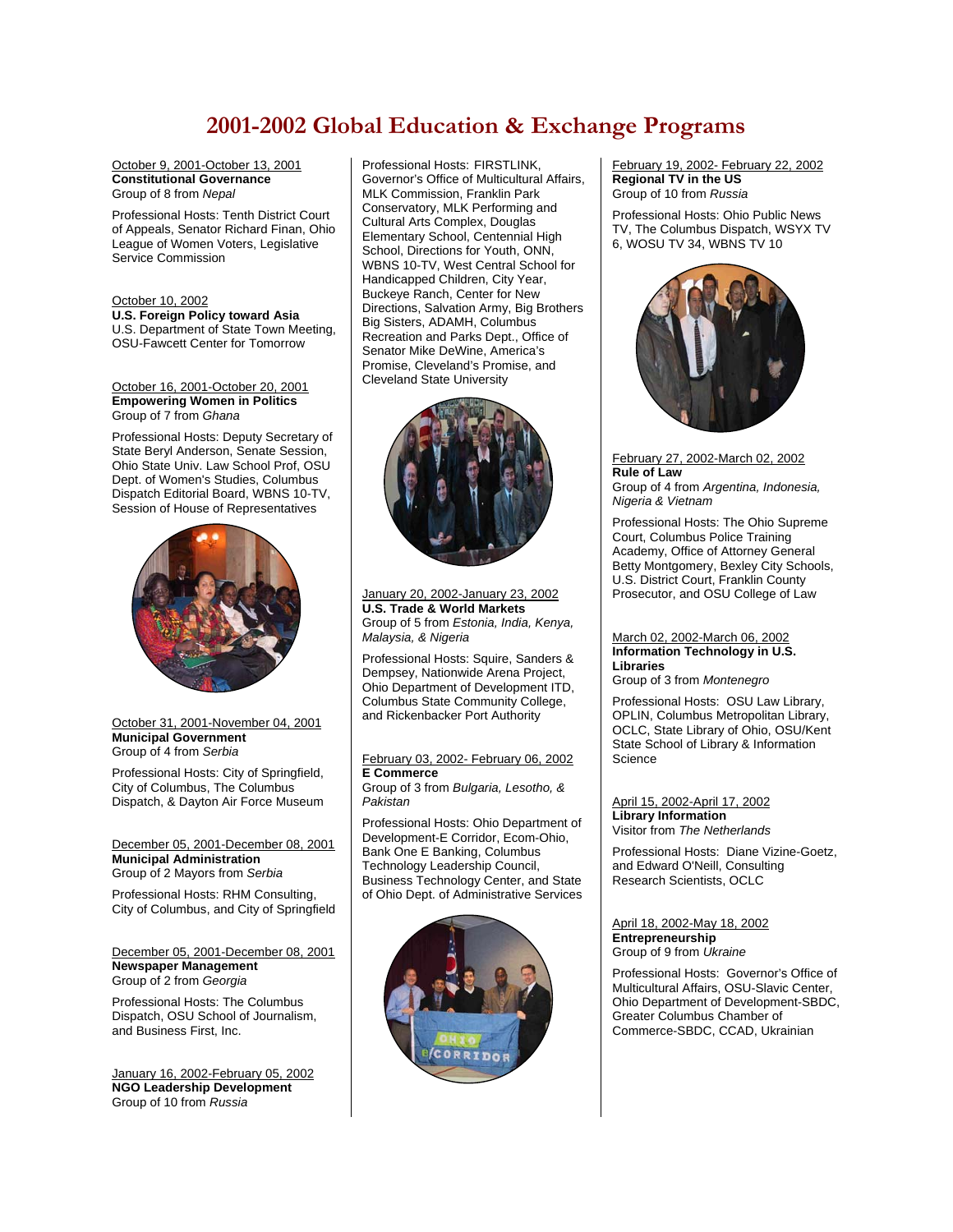Museum, Rock and Roll Hall of Fame, Franklin University, Wild Oats, Clintonville Community Market, North Market, Big Bear, Abbott's Super Duper, Kroger, Carfagna's, CCU Career Choices, MRI, Mad Hungarian Printing and Graphics, Robin Enterprises, Paul Werth & Associates, eMerging Marketing, Think Big Color, Junior Achievement, John Deere Branch, Pony Xpress, Hopkins Printing, PromoNet Technologies, HGA Inc., Young Isaac, RMD Advertising, ODNR, MeadWestvaco, Columbus Pallet Recycling, Central Ohio Contractors, Royal Paper Storage, Super Special Services, Joyce Iron & Metal Co., Worley Recycling, Paper & Pulp Exchange, The Grossman Group, JC Penney Spa/Salon, Mary Kay, Ecotage Salon and Day Spa, and European Fragrance



#### April 17, 2002-April 21, 2002 **Young African Leaders Program on Conflict Resolution**

Group of 11 from *Benin, Burundi, Central African Republic, Chad, Cote d'Ivoire, Democratic Republic of Congo, Mali, Mauritius, & Senegal*

Professional Hosts: Harold Paddock, Court of Common Pleas; Kip Morse, Better Business Bureau; Maggie Lewis, Ohio Commission on Dispute Resolution and Conflict Management, Community Mediation Services of Central Ohio; Amy Halm, Franklin County Court of Domestic and Juvenile



May 09, 2002-May 12, 2002 **Civics Education**  Visitor from *Chile* 

Professional Hosts: Ohio Board of Education, OSU-Mershon Center, and Hope Taft

#### May 19, 2002-May 22, 2002 **Judicial Reform** Group of 2 from *Czech Republic*

Professional Hosts: Office of Senator

Ben Espy, Office of the Ohio Attorney General, Fire Station #1, Orient Correctional Institution, OSU Law School, and Ohio Supreme Court

#### May 29, 2002-June 01, 2002 **Judicial Training**

Group of 2 from *People's Republic of China*

Professional Hosts: 10th District Court of Appeals, Judicial College, U.S. Attorneys Office, Federal Magistrate, Probate Court Judge, Professor Chow at the OSU Law **School** 

#### May 30, 2002-June 09, 2002 **Women as Leaders**  Group of 5 from *Russia*

Professional Hosts: Schottenstein Zox & Dunn, Dublin Arts Council, State Editor of The Dispatch, WOSU-TV, JoAnn Davidson, "Beyond the Freeway Tour", Center for New Directions, Ohio League of Women Voters, Ohio Civil Rights Commission, and The Women's Fund



June 05, 2002-June 07, 2002 **Women's Local Government** 

Group of 6 from *Tanzania*

Professional Hosts: State Representative Edna Brown, OSU-John Glenn Institute, Ohio Municipal League, Governor's Office of Multicultural Affairs, and Ohio Attorney General Betty **Montgomery** 

June 5, 2002-June 15, 2002 **Mission to Zhytomyr and Khmelnetsky, Ukraine**  Training with NGO Leaders Delegation of 6 from the *US*

Delegates: Kevin Webb, Executive Director, IVC; Marilee Chinnici-Zuercher, President/CEO, FIRSTLINK, Chuck White, Executive Producer & Director of Public Affairs, WBNS 10-TV; Barcy

McNeal, Director of Quality, Ohio Department of Administrative Services; Palmer McNeal, Partner, Ohio Governmental Services; and Emmanuelle Murga-Webb, Instructor, Franklin University



June 12, 2002-June 20, 2002 **Women's Leadership** Group of 5 from *Russia*

Professional Hosts: Bridgett Roman, Columbus Museum of Art, State Editor of The Columbus Dispatch, OSU School of Journalism, Jo Ann Davidson, Office of the Secretary of State: "Beyond the Freeway" tour, Center for New Directions, FIRSTLINK, and Governor's Office of Multicultural Affairs

June 26, 2002-June 29, 2002 **Editorial Cartoonists as Agents for Political and Social Change** Group of 8 from *Bahrain, Kuwait, Saudi Arabia, Syria, Tunisia, & West Bank*

Professional Hosts: Roundtable at The Columbus Dispatch, Interfaith Association, Thurber House, OSU Cartoon Research Library, Wexner Center, and CCAD



July 11, 2002-August 10, 2002 **Entrepreneurs**  Group of 10 from *Moldova*

Professional Hosts: CCAD, Huntington Bank Mortgage Co., Credit Bureau of Columbus, Delaware County Bank, Fifth-Third Bank, California Fitness Centers,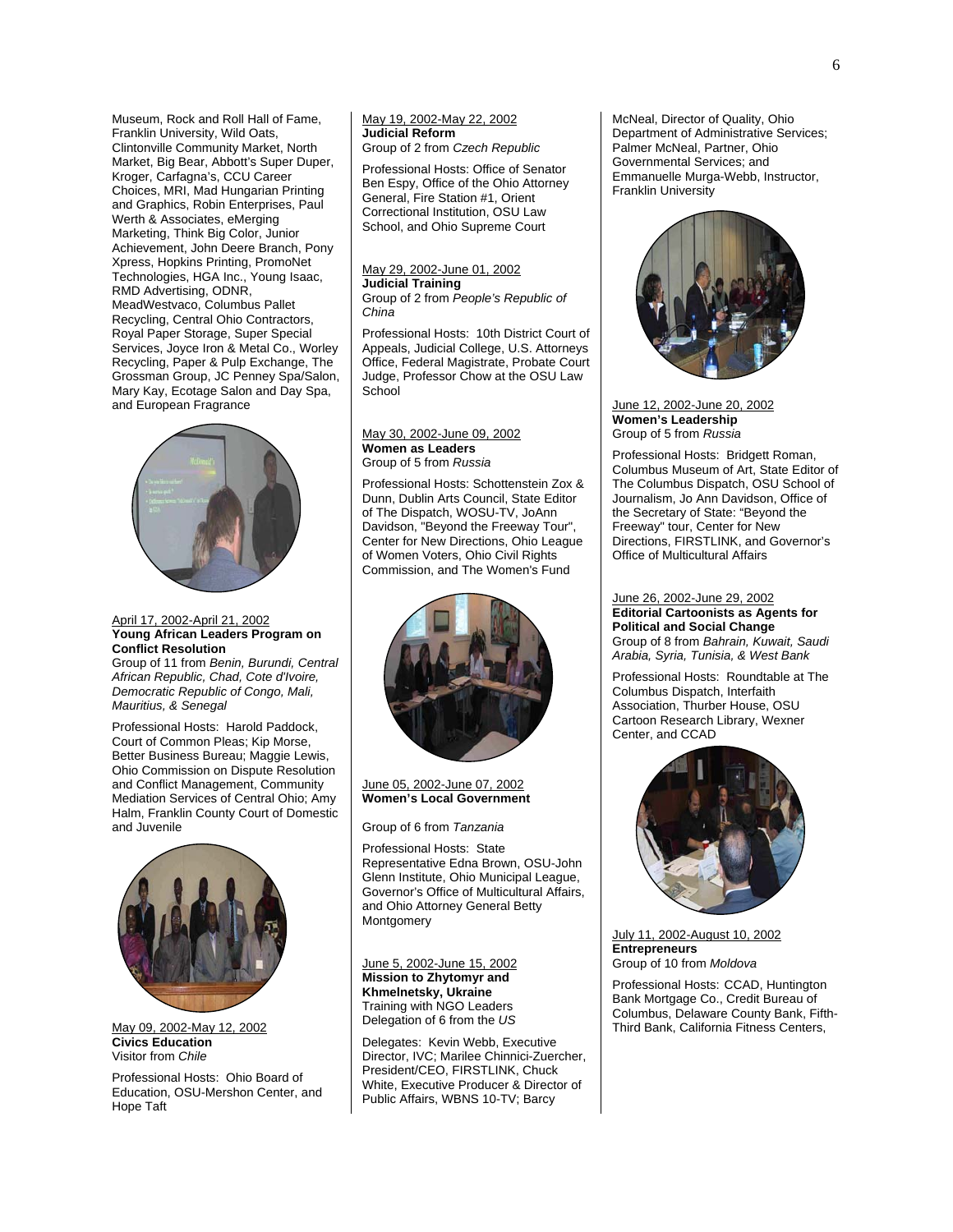Tristate Health Pavilion, Gordon Biersch, Central Beverage Group, Live Technologies Inc., Mills James, Lyon Video, High Tech Signs, DaNite Sign Co., Lynd's Fruit Farm, Best Nurseries, OSU-Dept. of Agriculture, Schacht Farms, R Farm, OSU-ATI, OSU-OARDC, Agri Mark Farms Co-op., Made From Scratch, Too Caterers, PromoNet and Technologies Inc., Buddy's Carpet, and World Travel Partners



July 28, 2002-July 31, 2002 **Specialty Courts**  Group of 5 from *Croatia, Ethiopia, India, Liberia & United Arab Emirates*

Professional Hosts: Judicial College of the Ohio Supreme Court, Dispute Resolution of the City Attorney's Office, Magistrate Harold Paddock, Ohio Supreme Court, Franklin County Juvenile & Domestic Court

#### July 31, 2002-August 04, 2002 **Media in an Open Society** Journalist from *People's Republic of China*

Professional Hosts: The Columbus Dispatch, Business First, OSU Fisher College of Business, OSU School of Journalism, Daily Reporter, and CEO Magazine

#### July 31, 2002-August 01, 2002 **U. S. Airport Administration/Local Government**  Group of 4 from *Brazil*

Professional Hosts: OSU Airport, Wright-Patterson Airforce Museum, and Dayton Int'l. Airport

#### **Thank You to Our Program Agency Partners**

Academy for Educational Development The Africa-America Institute Graduate School, USDA International Institute Institute of International Education Meridian International Center Mississippi Consortium for International Development National Council for International Visitors Phelps-Stokes Fund World Learning Delphi International Program

## August 04, 2002-August 07, 2002

\*

**Intellectual Property Rights** Visitor from *Taiwan*

 Professional Hosts: OSU, Franklin University, CSD State of Ohio, Ellis Venable & Busam LLP, & Battelle

August 08, 2002-August 14, 2002 **Media & English Studies** Visitor from *Morocco*

Professional Hosts: MLK Performing & Cultural Arts Complex, OSU, WOSU-TV, Women's Land Trust, Crum's Bakery, & Ohio University

#### August 13, 2002-August 15, 2002 **Environmental Issues** Parliamentarian from *Finland*

Professional Hosts: Joint Ohio Environment Committees, Rep Nancy Hollister, Ohio Department of Natural Resources, Ohio Coal Development Office, ODD, Ohio EPA, and Ohio Air Quality Development Authority

#### September 4, 2002-September 07, 2002 **Conflict Resolution** Group of 14 from *Haiti*

Professional Hosts: Columbus Bar Association, Governor's Office of Multicultural Affairs, City of Columbus Community Relations Commission, Chief James Jackson of Columbus Police Dept. & Mitchell Brown of Public Safety, and Community Mediation Service



September 4, 2002-September 8, 2002 **Law Enforcement**  Visitor from *Serbia*

Professional Hosts: Ron O'Brien, County Prosecutor; Columbus Police Training Academy; State Hwy. Patrol Training Academy; Columbus Police Detective Bureau; and Franklin County Women's Pre-Release Center

September 4, 2002-September 24, 2002 **NGO Development**  Group of 10 from *Russia*

Professional Hosts: FIRSTLINK, Governor's Office of Multicultural Affairs, The Buckeye Ranch, Dr. Donald Lacy, Patrick Donadio, United Way International, BoardSource, Senator DeWine's Office, US Department of State, Ohio Psychological Association, Barbara Bonner Center, Safe Heavens, Community Kitchen, Habitat for Humanity, Telhio Credit Union, ADAMH, and Parents for a Drug Free Youth



September 12-September 14, 2002 **Energy Issues** Journalist from *Japan* 

Professional Hosts: PUCO, AEP, and Ohio Electric Choice

#### September 13-September 15, 2002 **U.S. Congress** Visitor from *United Kingdom*

 Professional Hosts: Congressman **Strickland** 

#### September 18-September 21, 2002 **State Assemblies**

Group of 6 from *Serbia*

Professional Hosts: Ohio League of Women Voters, Gov. Office on Multi-Cultural Affairs, Statehouse Press Office, Ohio House of Representatives, Ohio Governmental Services, Legislative Service Commission, and DAS E Government Division